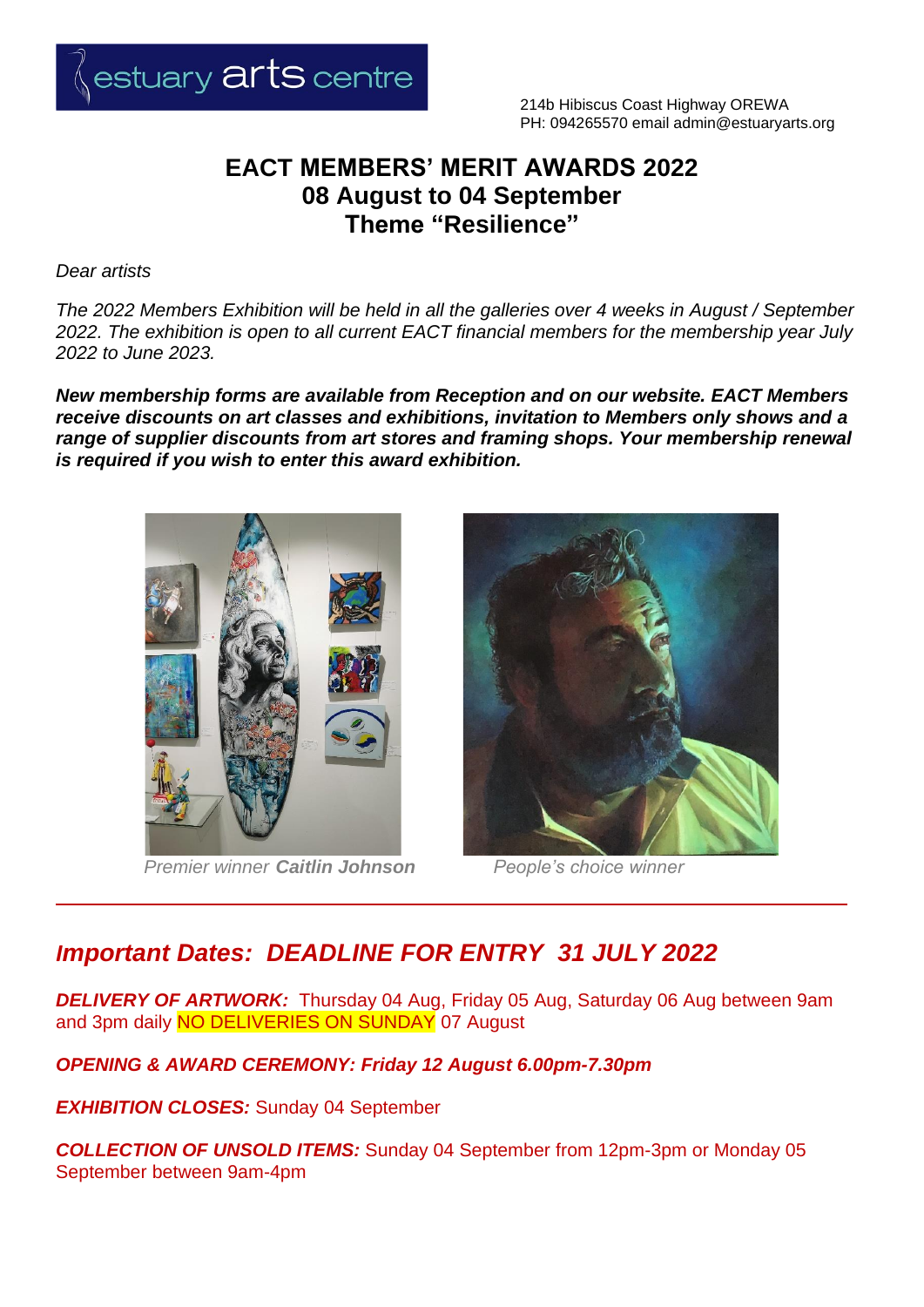# **EXHIBITOR AGREEMENT**

## **\*\*\*Please read and Sign T's and C's \*\*\***

#### **This agreement is between the Estuary Arts Charitable Trust (the Trust) and the Exhibitor as listed below.**

#### **1 Originality, Saleability, Labelling and Exhibitor Profile:**

All work must be ready for sale, well framed and strung or fitted ready for hanging. **Please use D-rings or eyelets to hang your art work.** Artworks must be original, preferably signed and dated and be clearly labelled with a "swing tag". (These tags may be removed or tucked behind paintings after installation day). **Entries must be the sole original work of the entrant. It must not have been exhibited previously in the North Shore/Rodney/Hibiscus and Bays local board areas. If work done under tuition or taught in class, you must enter under the STUDENT category. Art works must not exceed 1mtr sq. overall unless agreed to by EACT Manager/Curator (space constraints dictating acceptance or not). Estuary Arts take no responsibility for any art supplied which does not meet these criteria. Copyright is the sole responsibility of the exhibiting artist.**

Exhibitors should supply up to a one-page profile describing their work, background, awards received and relevant previous exhibition details. This will assist with the promotion of your work.

**2 Max three entries per artist:** An entry constitutes a single saleable artwork. This can be in the form of a diptych, triptych, a set of ceramic items, a set of jewellery, a small collection of containers / vessels / items. For further clarification speak to the EACT Manager/Curator. **Additional entries may be accepted but only with agreement of Manager/Curator.**

#### **3 Entry Form**

The entry form must show:

- o Your name
- o Category of entry per piece Student or General
- o Your signature agreeing to these terms and conditions
- o Only 1 artwork can be Not for Sale
- o For each exhibit: **the title, retail price inclusive of EACT commission (GST inclusive, regardless of whether or not you are GST registered)** and medium.

### **4 Exhibition Fee and Contract:**

The Exhibitor shall pay the registration fee stated on the registration form for this Exhibition. This registration fee is non-refundable

The signed contract and the exhibition fee must be received by the Trust by the date stated on the registration form. Should these not be received, the Trust reserves the right to offer the Exhibitor's place in the exhibition to another artist. No liability attaches to the Trust should they take this action.

### **5 Transport and Packaging:**

The cost of delivery of entries to the Estuary Arts Centre and the return of unsold work is the responsibility of the Exhibitor and a return prepaid courier ticket is required. When using couriers or transport companies, work must be securely packed in materials that can be reused to return the work if unsold. Delivery and return of work is at the Exhibitor's cost. **Any claim for work broken or damaged in transit remains the responsibility of the Exhibitor.** EACT does not carry any Insurance and accepts no responsibility.

#### **6 Delivery, Collection Times and Removal of Works:**

Work cannot be removed during an exhibition without agreement from the Trust. The delivery and collection times are specified on the registration form. The Trust holds no Insurance and accepts no responsibility for any damage to work not collected on time. Works not collected within 3 months of the exhibitions last day will become the property of the Trust.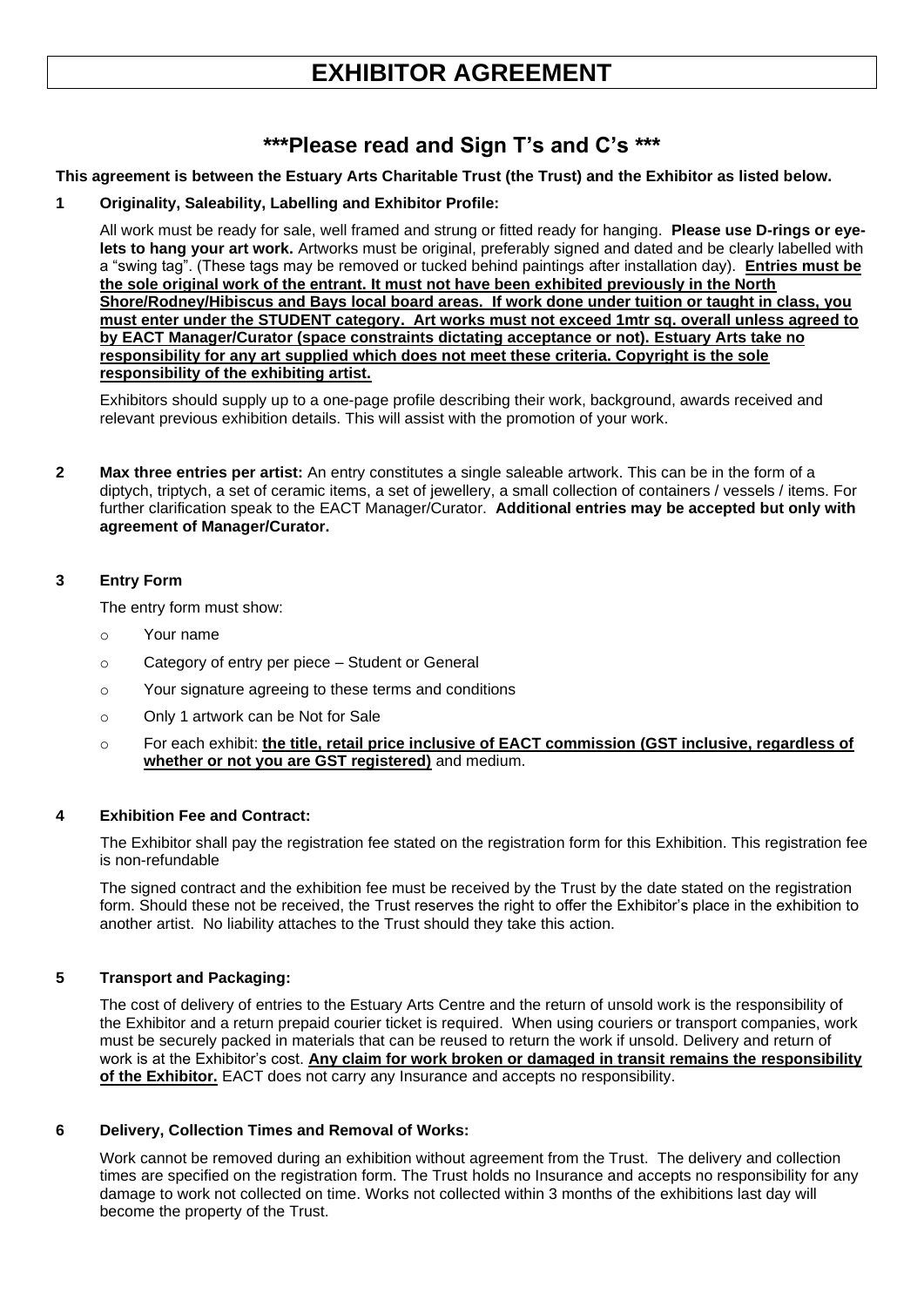#### **7 Display and Location:**

The Trust's representatives have full control of all exhibitions using their nominated staff for the display of works to their satisfaction.

#### **8 Risk and Insurance:**

The Trust will take all care but accept no responsibility for any loss or damage that occurs. Exhibitors should arrange their own insurance – EACT holds no Insurance.

#### **9 Commission:**

The Trust will retain a commission of 30% of the retail price on all sales of Exhibitor's work. The resulting amount is the Exhibitor's price and will be paid to the Exhibitor regardless of whether they are registered for GST or not. It is the Exhibitor's responsibility to consider any GST content when listing the Exhibitor's price. It is the Trust's intention to pay the artist by the 20th of the month following the month of sale (Your bank details are required for this to happen, thank you).

#### **10 Promotion and Opening Event:**

Where there is a cost associated with any other advertising or promotion required by the Exhibitor this shall be the responsibility of the Exhibitor, unless other arrangements are made with the Trust. Photographs/filming of works may be used by Estuary Arts Centre for general publicity purposes.

The Exhibitor is strongly encouraged to promote the opening night through their networks.

#### **11 Personal Details and Commissioned work:**

The Trust will not give Exhibitor's personal details to any member of the public. Any commissioned work arising from the exhibition is undertaken with the Gallery acting as "Agent" and as such the usual sales commission applies.

#### **12 Standard of Work:**

The Trust reserves the right to refuse work that in the opinion of the Trust is of a poor standard or has a subject matter that may cause offence to the general public.

#### **13 Delivery and Collection Times:**

Delivery and Collection Times are stated on the registration form specific to that exhibition.

14 Judging of the awards will be conducted by an independent person/s. The Judges decisions is final, and no correspondence will be entered into.

**ARTIST NAME: …………………………………….(PLEASE PRINT) DATE: …………………..**

**SIGNATURE: ………………………………………**

#### *I HAVE READ AND AGREE TO ALL TERMS AND CONDITIONS STATED IN THIS AGREEMENT.*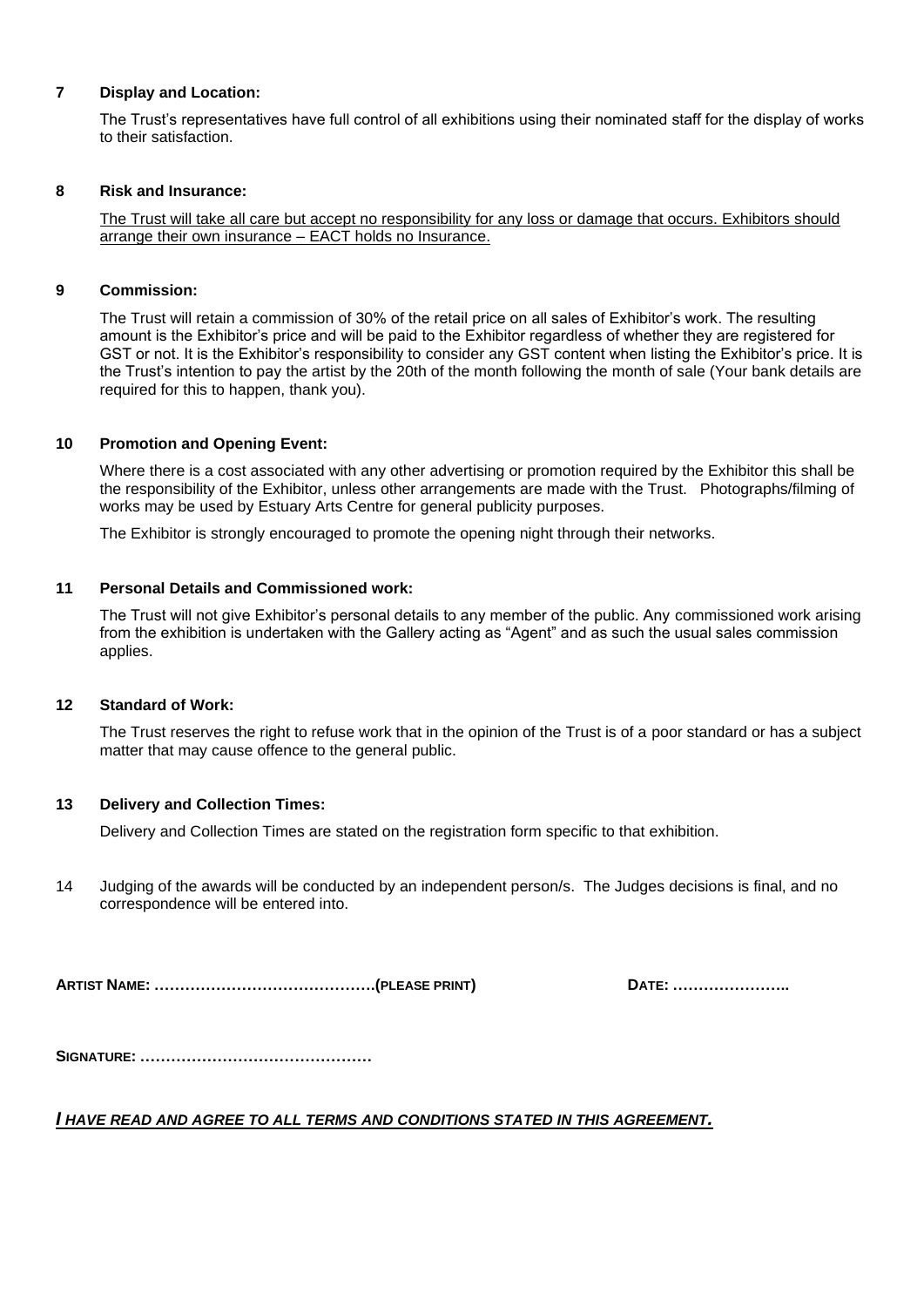# **REGISTRATION**

# Please return this Registration Form by 31 July 2022

## **EACT MEMBERS' MERIT AWARDS 2022 Theme "Resilience"**

### **Entry fees Non-refundable**

| Name                                                                                                                             |        |
|----------------------------------------------------------------------------------------------------------------------------------|--------|
| Address<br><u> 1980 - Johann Stoff, deutscher Stoff, der Stoff, der Stoff, der Stoff, der Stoff, der Stoff, der Stoff, der S</u> |        |
|                                                                                                                                  |        |
| Ph                                                                                                                               | Mobile |
| Email                                                                                                                            |        |

**\_\_\_\_\_\_\_\_\_\_\_\_\_\_\_\_\_\_\_\_\_\_\_\_\_\_\_\_\_\_\_\_\_\_\_\_\_\_\_\_\_\_\_\_\_\_\_\_\_\_\_\_\_\_\_\_\_\_\_\_\_\_\_\_\_\_\_\_\_\_\_\_\_\_\_\_\_\_\_\_\_\_\_\_\_\_**

### **Bank Account # and Name on Bank Account**

**Please Note: Bank details not supplied will result in any payment for sale of work being held up. (If you know you have already supplied them then please write** *"Already supplied"* **in space, thank you).**

### **Payment due per entry (Max 3 per artist):**

| Artwork priced over \$151:  | Registration \$15 each                        |                     |  |  |
|-----------------------------|-----------------------------------------------|---------------------|--|--|
| Artwork priced under \$150: | Registration \$10 each                        |                     |  |  |
| Jewellery items:            | Registration \$2 per item (max 10 per person) |                     |  |  |
| <b>Artist Category</b>      | <b>Student</b>                                | General             |  |  |
| No. of pieces               | Please circle:                                | Canvas/3D/Jewellery |  |  |

Cash and eftpos payment can be received in person at reception

| Office use |  |
|------------|--|
| Receipt #  |  |

*Please complete this 'Registration' slip stating you wish to enter and return to us with your registration payment of \$............................. as soon as possible or by the 16 July 2021 You may pay Direct into ASB 12 3046 0388526 01 using your Name as Reference, and email or post this form into us.*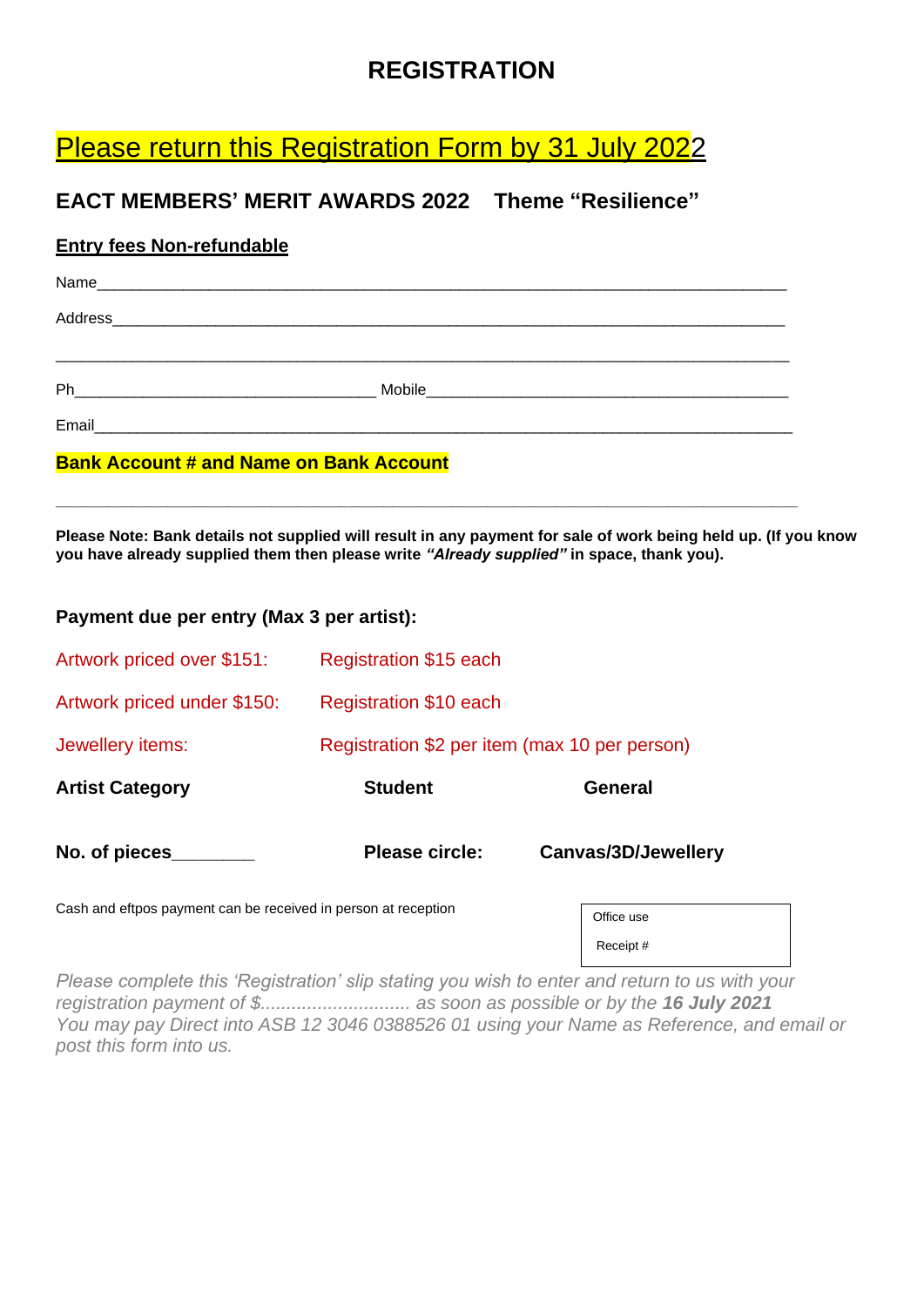# **GALLERY HANGING INSTRUCTIONS**

### **Artiteq picture hanging system** [https://www.artiteq.co.nz](https://www.artiteq.co.nz/)



All galleries downstairs, EAC uses the Artiteq picture hanging system. We require all framed artwork to have D-rings on and all canvases to have either D-rings or eye-lets. We use the Artiteq Ratchet and Loquer hooks onto two d-rings or eyelets. This means that the work is stable and secure and will not move during the exhibition. (see image below)



All artwork **MUST** have a swing tag which has the artist name, title of work, medium and price.

For artwork being displayed in the Gallery Five Members space, all artwork will require hanging strings because we use Velcro hook system. See images below



Any questions please feel free to contact Kim Boyd at the gallery09 426 5570 or 021 172 4113 E: [manager@estuaryarts.org](mailto:manager@estuaryarts.org) **OR** admin@estuaryarts.org